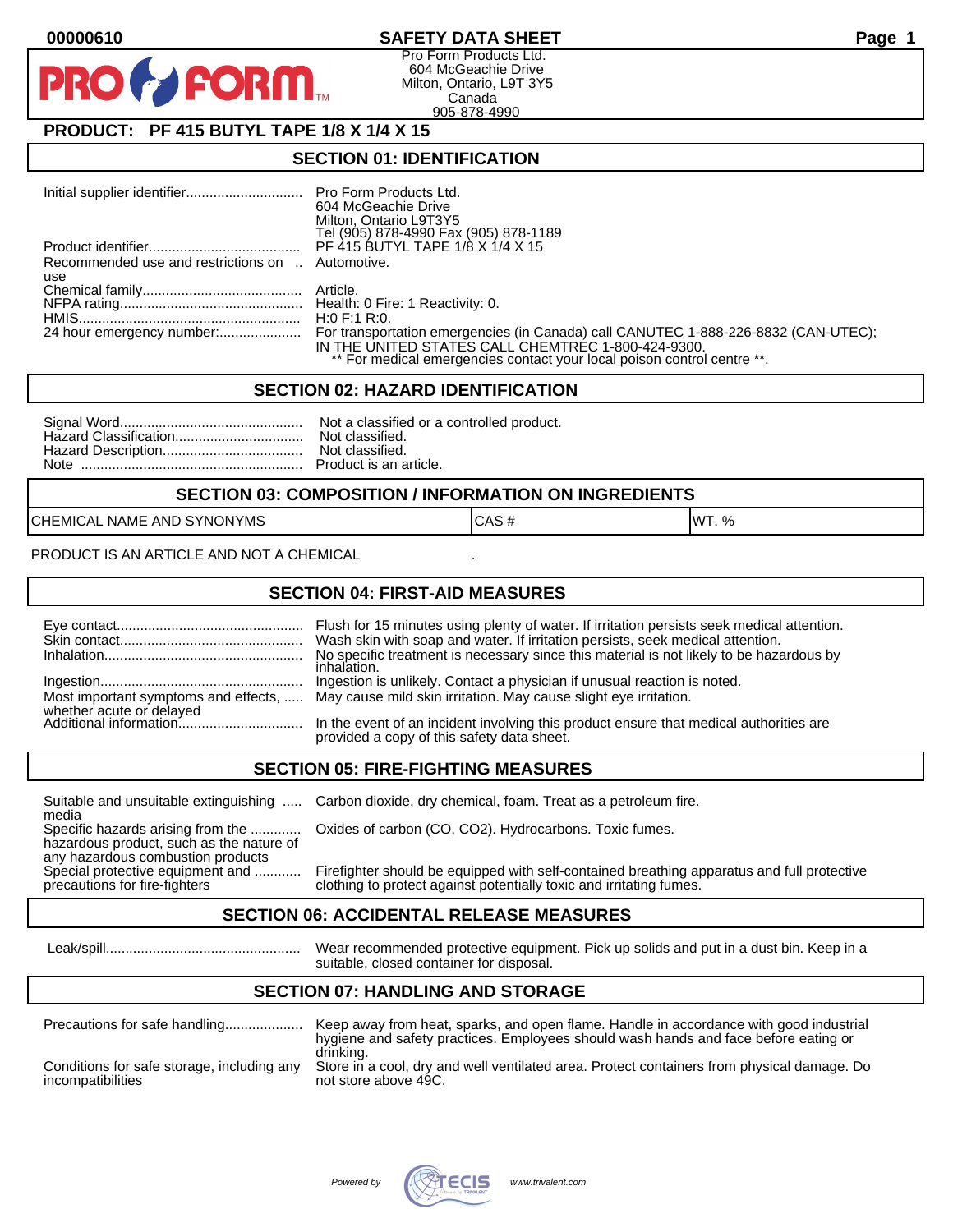# **PRODUCT: PF 415 BUTYL TAPE 1/8 X 1/4 X 15**

# **SECTION 08: EXPOSURE CONTROLS / PERSONAL PROTECTION**

| <b>INGREDIENTS</b>               | TWA | <b>ACGIH TLV</b><br>STEL                                 | <b>PEL</b> | <b>OSHA PEL</b><br><b>STEL</b>                                                                                                                                                                                                   | <b>NIOSH</b><br>IREL |
|----------------------------------|-----|----------------------------------------------------------|------------|----------------------------------------------------------------------------------------------------------------------------------------------------------------------------------------------------------------------------------|----------------------|
|                                  |     | None required under normal use. Avoid breathing vapours. |            | Where contact with this material is possible, eye protection is recommended. May cause<br>eye irritation after repeated or prolonged contact.<br>Use of proper hygiene practices in the workplace is recommended. May cause skin |                      |
|                                  |     | irritation after repeated or prolonged contact.          |            | Wear long sleeves and trousers to prevent dermal exposure. May cause skin irritation after                                                                                                                                       |                      |
|                                  |     | repeated or prolonged contact.                           |            | Safety boots per local regulations.<br>Educate and train employees on the safe use and handling of the product. Employees                                                                                                        |                      |
| Appropriate engineering controls |     |                                                          |            | should wash their hands and face before eating, drinking, or using tobacco products.<br>Good general ventilation should be sufficient to control airborne levels.                                                                |                      |

### **SECTION 09: PHYSICAL AND CHEMICAL PROPERTIES**

| Appearance/Physical state                      | Black mastic, soft solid.    |
|------------------------------------------------|------------------------------|
|                                                | Black.                       |
|                                                | Faint. Characteristic odour. |
|                                                | Not applicable.              |
| Vapour pressure (mm Hg)                        | Not applicable.              |
| Vapour density (air=1)                         | Not applicable.              |
|                                                | Not applicable.              |
| Relative Density (Specific Gravity)            | $-1.3.$                      |
| Melting / Freezing point (deg C)               | Not applicable.              |
|                                                | Not applicable.              |
| Initial boiling point / boiling range (deg C). | Not applicable.              |
|                                                | Not applicable.              |
| Flash point (deg C), method                    | $>232$ COC.                  |
| Auto ignition temperature (deg C)              | Not applicable.              |
| Upper flammable limit (% vol)                  | Not applicable.              |
| Lower flammable limit (% vol)                  | No Data.                     |
| Partition coefficient - n-octanol/water        | No data.                     |
|                                                | Non volatile.                |
|                                                | No data.                     |

# **SECTION 10: STABILITY AND REACTIVITY**

|                                       | Stable at normal temperatures and pressures.<br>Avoid heat, sparks and flames. Hazardous poly                           |
|---------------------------------------|-------------------------------------------------------------------------------------------------------------------------|
| Conditions to avoid, including static | Possibility of hazardous reactions Will not occur under normal temperature and pr<br>Incompatible with strong solvents. |
| discharge, shock or vibration         |                                                                                                                         |
| Hazardous decomposition products      | Decomposition may produce fumes, smoke, oxi                                                                             |

Reactivity .................................................. Avoid heat, sparks and flames. Hazardous polymerization will not occur. Possibility of hazardous reactions............. Will not occur under normal temperature and pressure. Incompatible with strong solvents.

Decomposition may produce fumes, smoke, oxides of carbon and hydrocarbons.

## **SECTION 11: TOXICOLOGICAL INFORMATION**

| <b>INGREDIENTS</b>          |                                                                                                      | LC50                                                                                                                                                                                                                                                                                                                                                       | ILD50 |
|-----------------------------|------------------------------------------------------------------------------------------------------|------------------------------------------------------------------------------------------------------------------------------------------------------------------------------------------------------------------------------------------------------------------------------------------------------------------------------------------------------------|-------|
| Effects of chronic exposure | Not expected to pose any hazards.<br>May cause slight eye and slight skin irritation.<br>carcinogen. | Prolonged or repeated contact may cause eye and skin irritation.<br>Carbon black has been shown to cause cancer in laboratory animals. The relevance of this<br>finding to humans is uncertain. It is listed as a carcinogen by the International Agency for<br>Research on Cancer (IARC). . Quartz (Crystalline Silica) is listed by IARC in Group 1 as a |       |
|                             | None.                                                                                                |                                                                                                                                                                                                                                                                                                                                                            |       |
|                             |                                                                                                      |                                                                                                                                                                                                                                                                                                                                                            |       |

### **SECTION 12: ECOLOGICAL INFORMATION**

Persistence and degradability................... Not available.